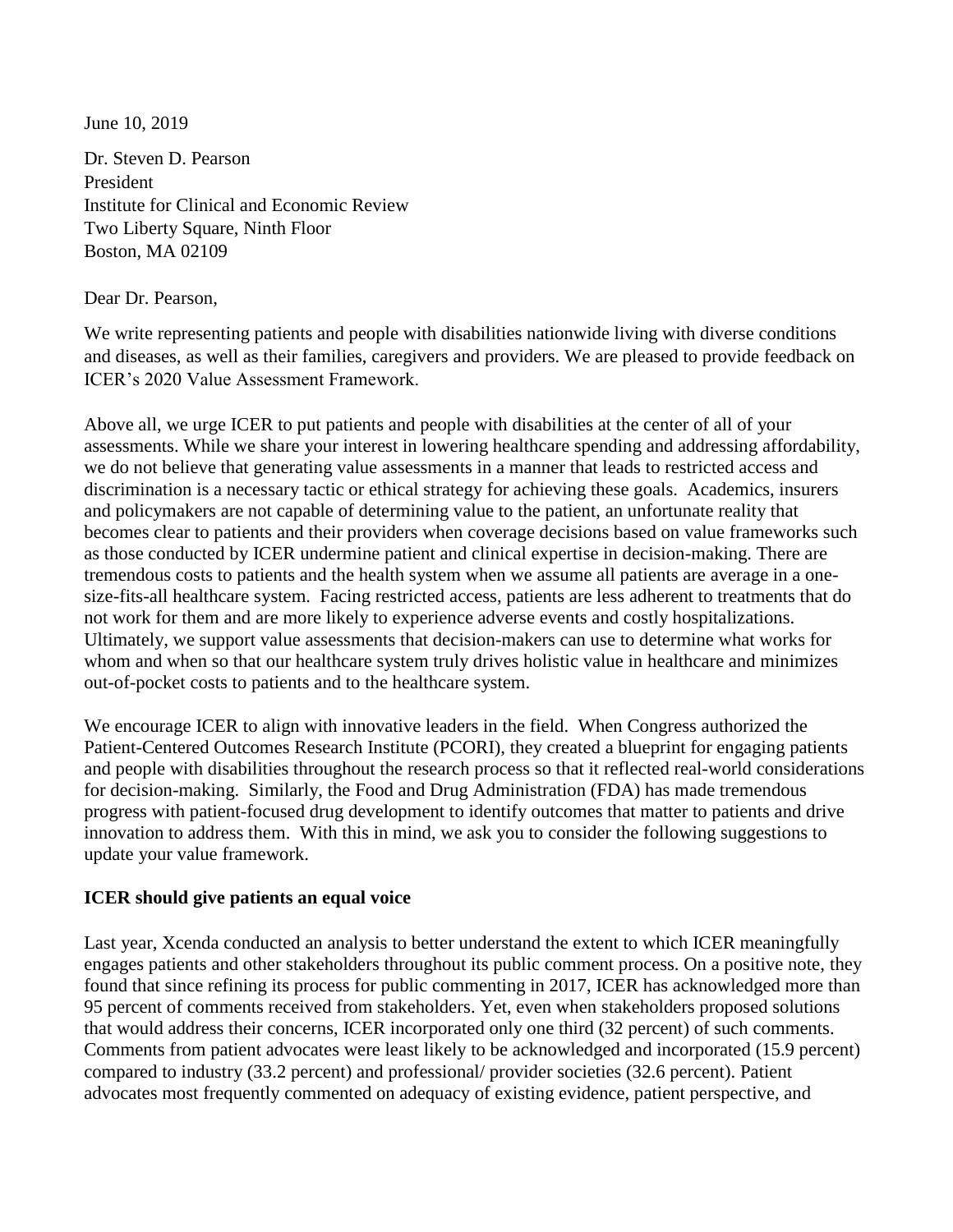transparency. ICER was more likely to incorporate input on methodology than general feedback on their framework. ICER was least likely to provide a robust response to comments submitted by patient advocates.<sup>1</sup>

Patients and caregivers are the only people who can provide essential insight into how living with any one condition impacts their quality of life and what outcomes matter to them in treatment. They are true experts on their condition, yet ICER has chosen to minimize their voices in the review process and generalize patients broadly instead of taking stock of unique considerations for each condition. In fact, ICER does not provide any expert clinicians and patients with the condition being studied with a vote in its final assessments. As ICER develops its updated value framework, stakeholders who have firsthand experience with the specific topic being discussed, either as a patient, caregiver, or clinician, should have an equal voice and vote in all future assessments.

## **ICER must abandon the use of the QALY and other metrics that treat patients as averages, and, instead, develop novel measures of value to account for patient differences and priorities**

The use of quality-adjusted life years (QALYs) and similar summary metrics of cost-effectiveness have long been precluded from use in public health care programs, as they discriminate against patients and people with disabilities by placing a lower value on their lives. For example, Medicare is prohibited by law from using a QALY-based threshold to determine coverage, payment or incentive programs. Health economists from both the United States and other countries have also highlighted that cost-per-QALY should not be the sole method of evaluating new healthcare technologies.<sup>2, 3</sup>

As you know, utility weights used to derive QALYs rely on survey data. Under population survey models, the non-disabled population may systematically overestimate the burden of life with disability. Illustrating the egregious outcomes that emerge from these types of surveys, research has found a majority of Americans say they would rather have HIV than be blind<sup>4</sup> and a common QALY measure (EuroQol-5D) rates inflammatory arthritis as "worse than death."<sup>5</sup> This issue is particularly visible when ICER's models include data from studies that use "negative utilities," such as in the recent study of treatments for secondary progressive multiple sclerosis. It is widely accepted that the logic of having negative utilities for any health state would lead to the contradictory goal of the premature death of a patient resulting in both health gain and being considered a cost-effective intervention. The use of

l

 $1$  See

http://www.pipcpatients.org/uploads/1/2/9/0/12902828/pipc\_xcenda\_icer\_stakeholder\_mapping\_final\_report\_2018\_\_\_0 03\_.pdf

<sup>&</sup>lt;sup>2</sup> Baltussen R, Niessen L. Priority setting of health interventions: the need for multi-criteria decision analysis. Cost effectiveness and resource allocation. 2006 Dec;4(1):14.

<sup>&</sup>lt;sup>3</sup> Thokala P, Devlin N, Marsh K, Baltussen R, Boysen M, Kalo Z, et al. Multiple Criteria Decision Analysis for Health Care Decision Making--An Introduction: Report 1 of the ISPOR MCDA Emerging Good Practices Task Force. Value Health. 2016;19(1):1-13.

<sup>4</sup> Scott AW, Bressler NM, Ffolkes S, Wittenborn JS, Jorkasky J. Public Attitudes About Eye and Vision Health. *JAMA Ophthalmol.* 2016;134(10):1111–1118. doi:10.1001/jamaophthalmol.2016.2627

<sup>5</sup> Harrison, M. J., Davies, L. M., Bansback, N. J., McCoy, M. J., Farragher, T. M., Verstappen, S. M., Hassell, A. and Symmons, D. P. Why Do Patients with Inflammatory Arthritis Often Score States "Worse than Death" on the EQ‐5D? An Investigation of the EQ‐5D Classification System. 2009 Jul; Value in Health, 12: 1026-1034. doi:10.1111/j.1524-4733.2009.00565.x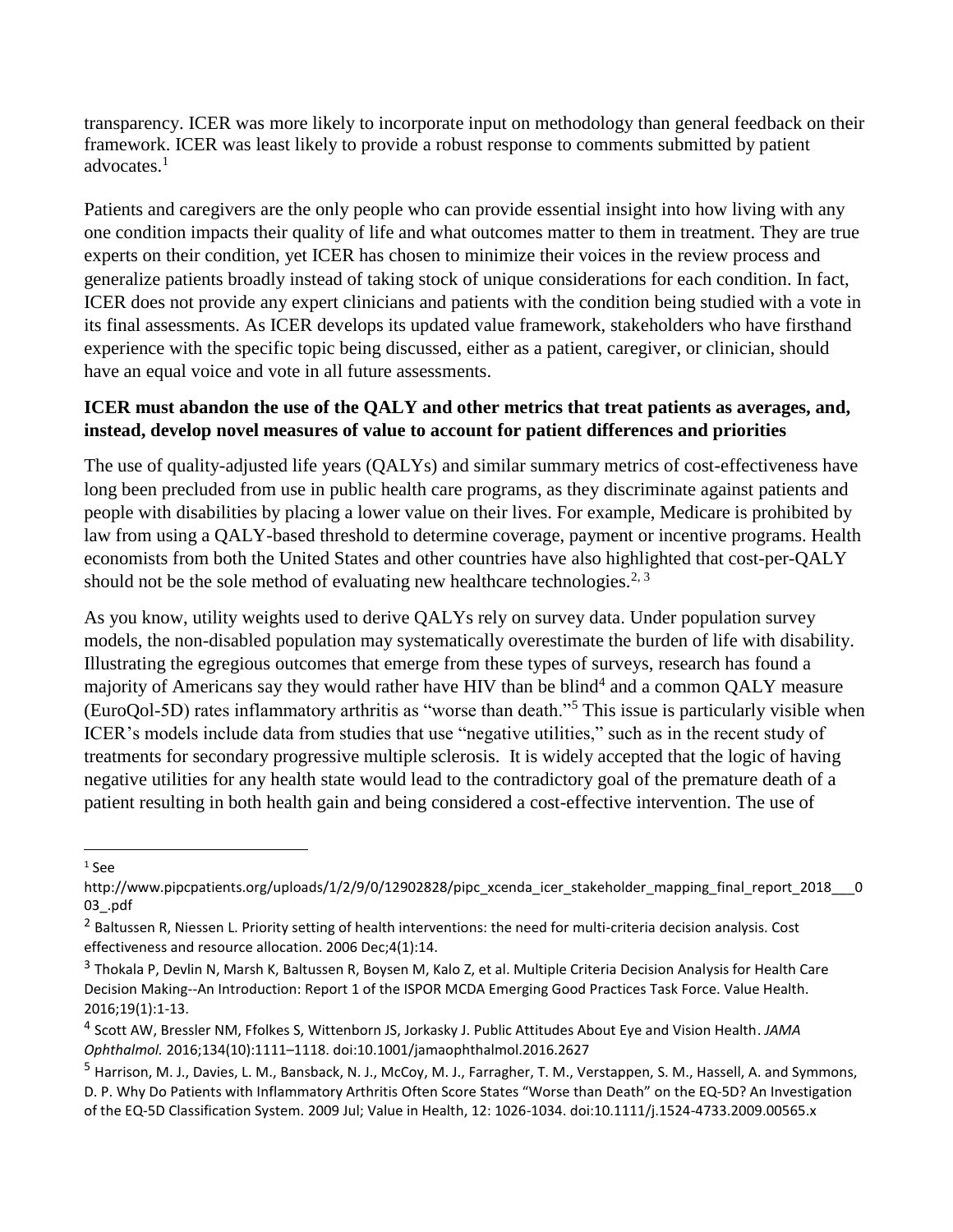negative utilities can lead to an illogical result whereby a patient's premature death is judged as both a health gain and cost-effective intervention.

A metric based on averages will never adequately reflect patient value, because there is no single perspective on how people see and value "health." With this in mind, it is imperative that ICER looks at the heterogeneity of patient populations, even within the same condition. ICER's focus on developing tools for payers misses the bigger picture – that high-quality individualized health care increases treatment adherence and allows patients to care for their families and meaningfully participate in communities and the workforce, a cost-effective strategy that recognizes the value of all lives as worthy of treatment.

The newly developed evLYG does not fix the problem. While the evLYG partially mitigates the lifeextension problem – if insurers use it – it still offers payers a means of refusing access to an effective and beneficial drug by using a summary metric that fails to account for outcomes that matter to patients. The evLYG does not address the challenges described above related to undervaluing quality of life improvements or ignoring clinical knowledge. This kind of QALY-based system remains less effective than condition-specific means of assessment.

In response to stakeholder opposition to the use of the QALY, ICER's response has been that the QALY is the "gold standard."<sup>6</sup> Discrimination is not the gold standard. We join the chorus of stakeholders that have implored ICER to move beyond QALYs and urge ICER to instead follow the lead of other organizations that are advancing truly innovative value assessment models that are open-source, transparent, and able to generate disease-specific information using methods such as multi-criteria decision analysis.

## **ICER should have more stringent standards for minimum data requirements to conduct a review and continually revise each review based on new data**

Pressure to immediately deliver payers and policymakers with assessments upon FDA approval has led to ICER undertaking its reviews at a stage when adequate data is unavailable. Its subsequent costeffectiveness models rely on assumptions, oversimplified models, and incomplete data more than would be acceptable under a traditional peer-reviewed process. By prioritizing speed over quality, ICER provides payers and policymakers with flawed information based on limited evidence, which will lead to decisions that are similarly flawed. For example, ICER's methods for assessing treatments for spinal muscular atrophy put patients into three buckets: (1) sitting and walking, (2) need for permanent ventilation, and (3) death. Yet, SMA is a complex illness, and this overly simplistic categorization does not capture the experiences and health gains of all patients nor the value for patients and families from incremental improvements in quality of life.

In order to address this issue, ICER should incorporate in its framework a minimum data requirement for when a review may be conducted and refrain from publishing a value-based price until it is able to determine the "impact on net health benefit" with "high certainty." While doing so will not resolve the implications for discrimination and lack of transparency, it would be positive step to ensuring adequate data is utilized. Additionally, ICER should clarify the limits of its studies at the stage of their

 $\overline{\phantom{a}}$ 

<sup>6</sup> See https://icer-review.org/announcements/icer-describes-qaly/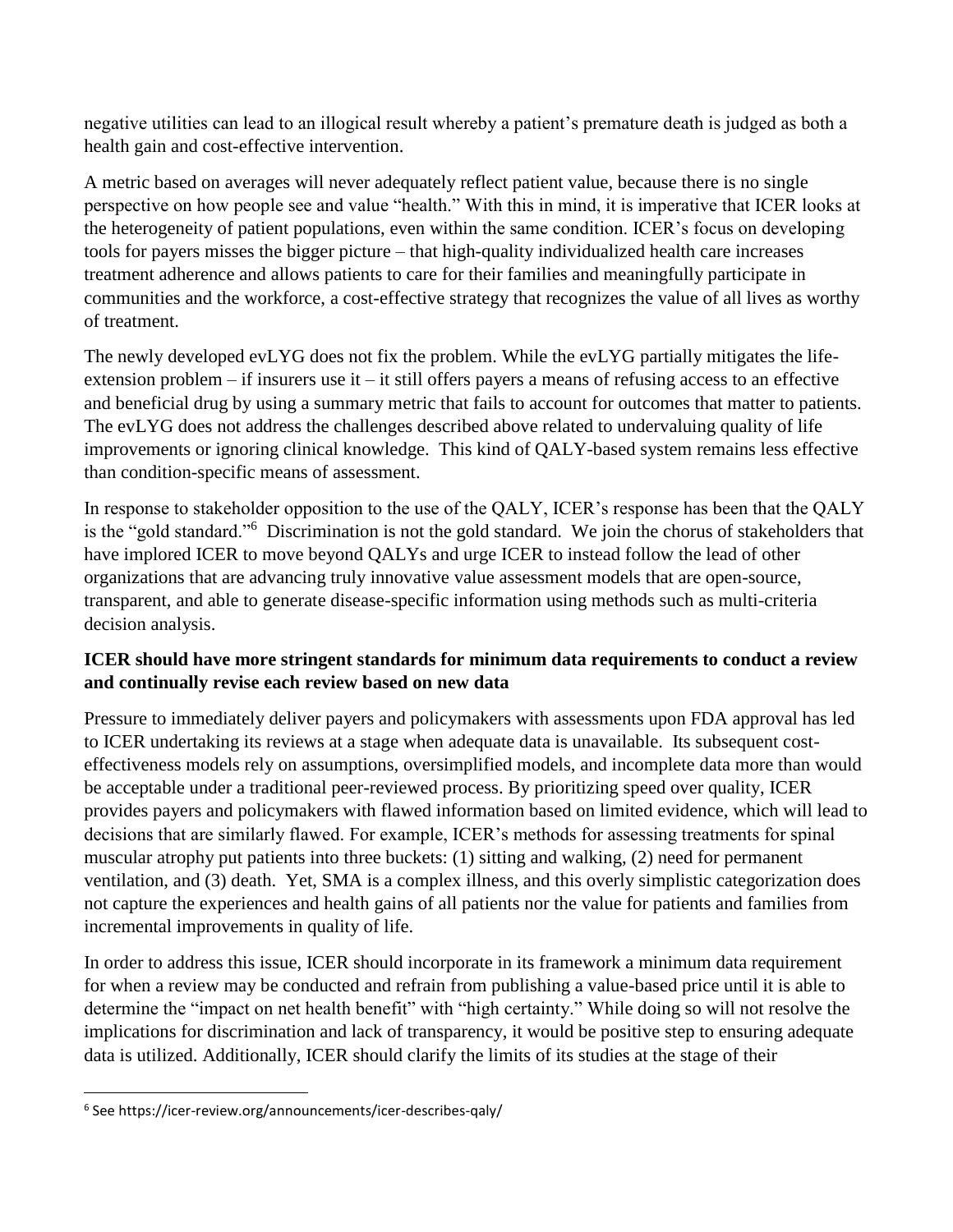development and the inability of ICER's model to consider certain patient-centered endpoints that may not yet be reflected in research literature.

ICER should also make a commitment to update its estimated cost-effectiveness results each time new data becomes available on key inputs of cost and effectiveness. In particular, this should include the incorporation of real-world prices, real-world data on outcomes, and quality of life data specific to populations who have been treated with the drug under investigation. These real-world data sources have become ever more important, as the FDA sees real-world data as a key component of evaluating the potential value of new indications in approved therapies.<sup>7</sup>

Other value frameworks have also acknowledged the importance of real-world data that provide robust patient-centered information beyond the limits of randomized clinical trials. For example, the Patient Perspective Value Framework (PPVF), which has been developed by a coalition of stakeholders over the past three years now, has resulted in a framework to assess the benefits and costs of different healthcare options in the context of patients' personal goals and preferences.<sup>8</sup> The PPVF recently released longterm recommendations provide strong guidance for aggregation and utilization of rigorous real-world data, providing ICER, payers, policymakers, and others with guidance on how to actually achieve realworld data and incorporate it into real-world decision-making.<sup>9</sup> We are hopeful that ICER and its payer customers will be part of the solution to relieve patients and physicians from restricted access to valuable healthcare innovations that emerge from use of value assessments such as those currently developed by ICER that are built on inadequate and outdated data. With a strong commitment to updating its evaluations as real-world data emerges, such calculations would not need to rely as much on assumptions and RCTs that fail to reflect subpopulations.

# **ICER's models should be open-source, transparent, and available to all patients and researchers**

ICER's assessments are a black box, leaving patients and people with disabilities in the dark on assumptions and important limitations that impact their results. An open-source version of the model where stakeholders can evaluate the different input choices, assumptions, and model structures would assure they are fair and unbiased. It would also allow stakeholders to submit more instructive and informed feedback. We are encouraged that organizations such as the Innovation and Value Initiative (IVI) are advancing open-source models and encourage ICER to follow their lead.<sup>10</sup> Patient groups have consistently called on ICER to be more transparent about the limitations, model design, and evidence used for ICER's assessments. As ICER has heard before, the validity and reliability of ICER reports can be difficult to determine because the inputs used are often opaque.<sup>11</sup>

In tandem with this, ICER needs to allow more time for stakeholders to submit public comments. ICER takes three months to develop a draft report and another two to produce a final report, yet public

l

<sup>7</sup> https://cancerletter.com/articles/20190419\_2/

<sup>&</sup>lt;sup>8</sup> See http://go.avalere.com/acton/attachment/12909/f-047c/1/-/-/-/-

<sup>/20150510</sup>\_PPVF%20Infographic\_Print%20Friendly.pdf

<sup>&</sup>lt;sup>9</sup> Insert footnote when available

<sup>10</sup> See https://www.thevalueinitiative.org

<sup>11</sup> See comments by Alliance for Aging Research at http://icer-review.org/wp-

content/uploads/2016/10/ICER\_Comments\_on\_VAF\_100316.pdf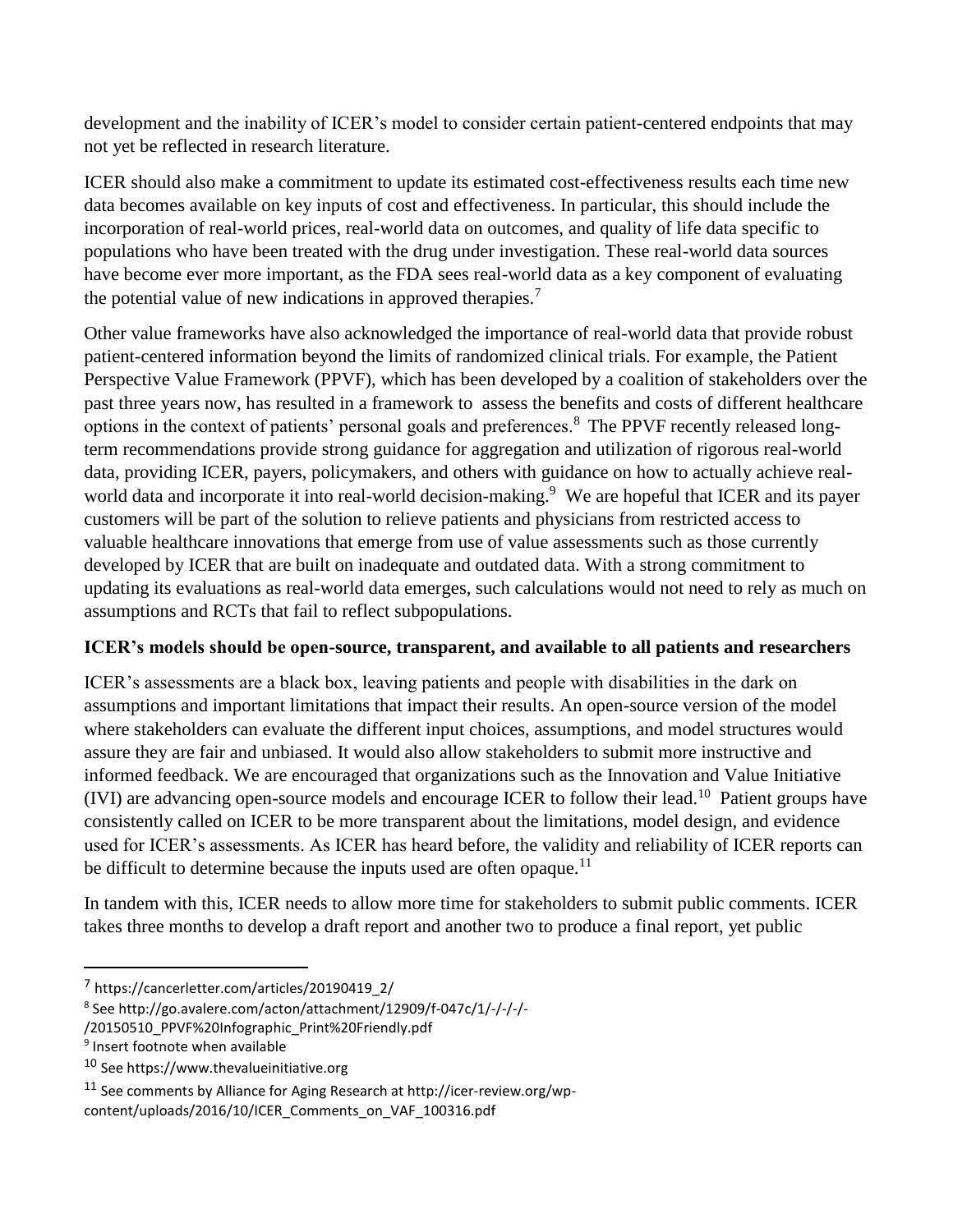comments are generally restricted to three weeks. This short timeline does not allow stakeholders adequate time to properly evaluate the chosen inputs and understand how they interact within model structures.

It is important for ICER to recognize that patient groups, particularly for rare diseases, have limited bandwidth within their small organizations. Meaningful engagement in an ICER report process requires a significant investment by patient groups for whom it is vitally important that ICER's work not undervalue treatments and thereby result in restricted access. Yet, given the lack of transparency and limited description of the model components in the reports, it would take months and significant investment for a stakeholder to build a model based on the report and thoroughly evaluate it. While patient groups do the best they can, this inevitably means that meaningful input and critique of the models is seriously limited, and patient groups and the experience of their members become marginalized as a result. This has been noted to ICER in past comment letters. For example, the MS Coalition urged ICER "to consider ways to make the comment periods friendlier to patients by offering companion draft reports at an appropriate health literacy level for the general MS population" in their comments on the Secondary Progressive Multiple Sclerosis (SPMS) study.<sup>12</sup> If ICER wishes to learn from the public comments, then it is beholden to make that process accessible. ICER's current process for stakeholder feedback demonstrates the limited value they place on receiving thoughtful criticism or commentary on its methods.

## **ICER must incorporate a range of patient-relevant outcomes and reflect the range of potential levels of effectiveness new treatments have across a heterogeneous patient population**

Rather than prioritizing outcomes that matter to patients and people with disabilities in its studies, ICER values a treatment from the health system and insurer perspectives. This misaligns ICER against the best practices within its own field and can lead to situations where it is judged more "valuable" to **not** provide additional care or certain treatments for some patients because doing so would not be "costeffective."

While patient-reported outcomes are an essential step in the right direction for patient-centered research, even patient-reported outcome (PRO) tools are often insensitive to changes in actual patients' real health-related quality of life (HRQoL).<sup>13</sup> Some studies have shown that patients often highlight very different areas of concern than those that dominate weights in HRQoL studies.<sup>14 15</sup> This information alone should make ICER question using the QALY while ignoring outcomes that matter to patients. The National Alliance on Mental Illness (NAMI) highlights this in its November comment letter to ICER on its study on Treatment Resistant Depression (TRD), noting that patients with TRD place high priority on

 $\overline{a}$ <sup>12</sup> See https://icer-review.org/wp-content/uploads/2018/10/ICER\_MS\_Draft\_Scope\_Comments\_112918.pdf

<sup>&</sup>lt;sup>13</sup> Schafer K, De Santi S, S Schneider L. Errors in ADAS-cog administration and scoring may undermine clinical trials results. Current Alzheimer Research. 2011 Jun 1;8(4):373-6.

<sup>14</sup> Jones PW, Rennard S, Tabberer M, Riley JH, Vahdati-Bolouri M, Barnes NC. Interpreting patient-reported outcomes from clinical trials in COPD: a discussion. International journal of chronic obstructive pulmonary disease. 2016;11:3069.

<sup>15</sup> Urquhart-Secord R, Craig JC, Hemmelgarn B, Tam-Tham H, Manns B, Howell M, Polkinghorne KR, Kerr PG, Harris DC, Thompson S, Schick-Makaroff K. Patient and caregiver priorities for outcomes in hemodialysis: an international nominal group technique study. American Journal of Kidney Diseases. 2016 Sep 1;68(3):444-54.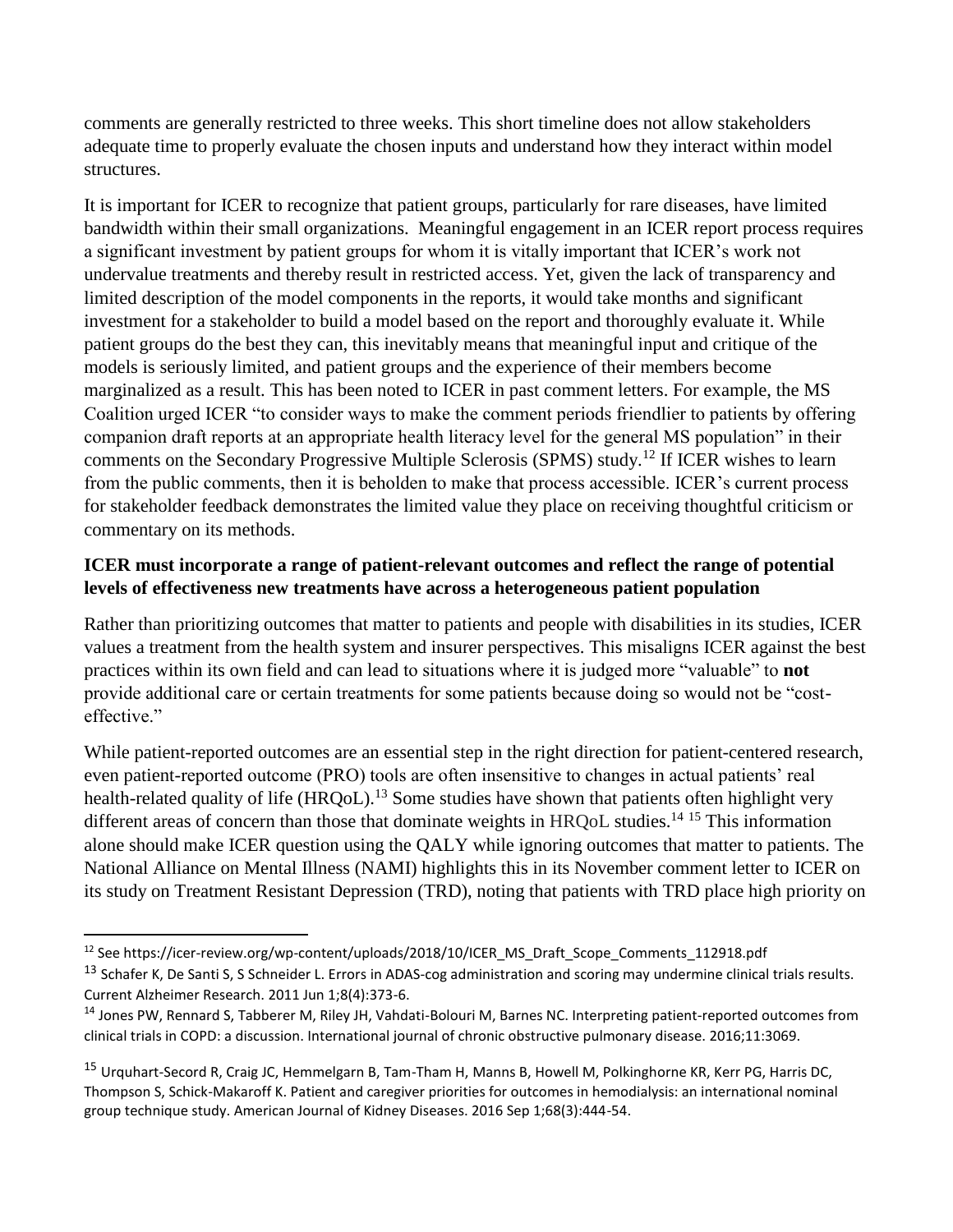treatments that offer fast, effective relief, and the ICER model fails to capture this by using a model that does not account for esketamine's immediate impact.<sup>16</sup> The Asthma and Allergy Foundation similarly questioned whether the assumptions ICER made in its economic analyses meaningfully reflect the actual experience of asthma patients using biologics or any subpopulations of this group.<sup>17</sup>

In addition, ICER's practice of reporting outcomes as population-wide estimates runs counter to the direction in which medicine and the health care system is moving. The emergence of personalized medicine presents a paradigm shift to a world where innovations in medicine no longer treat a disease, they treat that disease in a specific person or population. As clinical decision making evolves in that direction, the methodology for interpreting and reporting evidence on value of innovations should evolve with it. It is imperative that ICER catch up to contemporary medical innovation and reflect evidence on heterogeneity, as it is well established that generating and reporting differential value assessment across subgroups will lead to substantial health gains.<sup>18, 19</sup> Simply reporting estimates for overall populations – despite clinical evidence showing differential effectiveness across sub-populations – leads to a disconnect between how evidence is interpreted by payers versus clinicians and patients. This disconnect can ultimately lead to inefficient decision-making and loss of health gain.

#### **Conclusion**

Thank you for your consideration of our suggestions on ways in which ICER can make its value assessments fairer and more equitable to patients. Please feel free to reach out to Sara van Geertruyden [\(sara@pipcpatients.org\)](mailto:sara@pipcpatients.org) in response to our recommendations above.

Sincerely,

 $\overline{\phantom{a}}$ 

Aimed Alliance Alliance for Aging Research American Academy of Physical Medicine & Rehabilitation American Association of People with Disabilities American Association on Health and Disability Arthritis Foundation Asthma and Allergy Foundation of America Autistic Self Advocacy Network Bridge the Gap - SYNGAP Education and Research Foundation Cancer Support Community CancerCare Coelho Center for Disability Law, Policy and Innovation

<sup>16</sup> See https://icer-review.org/wp-content/uploads/2018/10/ICER\_TRD\_Draft\_Scope\_Comments\_112918.pdf 17 See https://www.jmcp.org/doi/full/10.18553/jmcp.2019.25.5.514

<sup>&</sup>lt;sup>18</sup> Basu A. Economics of individualization in comparative effectiveness research and a basis for a patient-centered healthcare. Journal of Health Economics 2011; 30(3): 549-559.

 $19$  Espinoza MA, Manca A, Claxton K, Sculpher MJ. The value of heterogeneity for cost-effectiveness subgroup analysis: conceptual framework and application. Medical Decision Making. 2014 Nov;34(8):951-64.